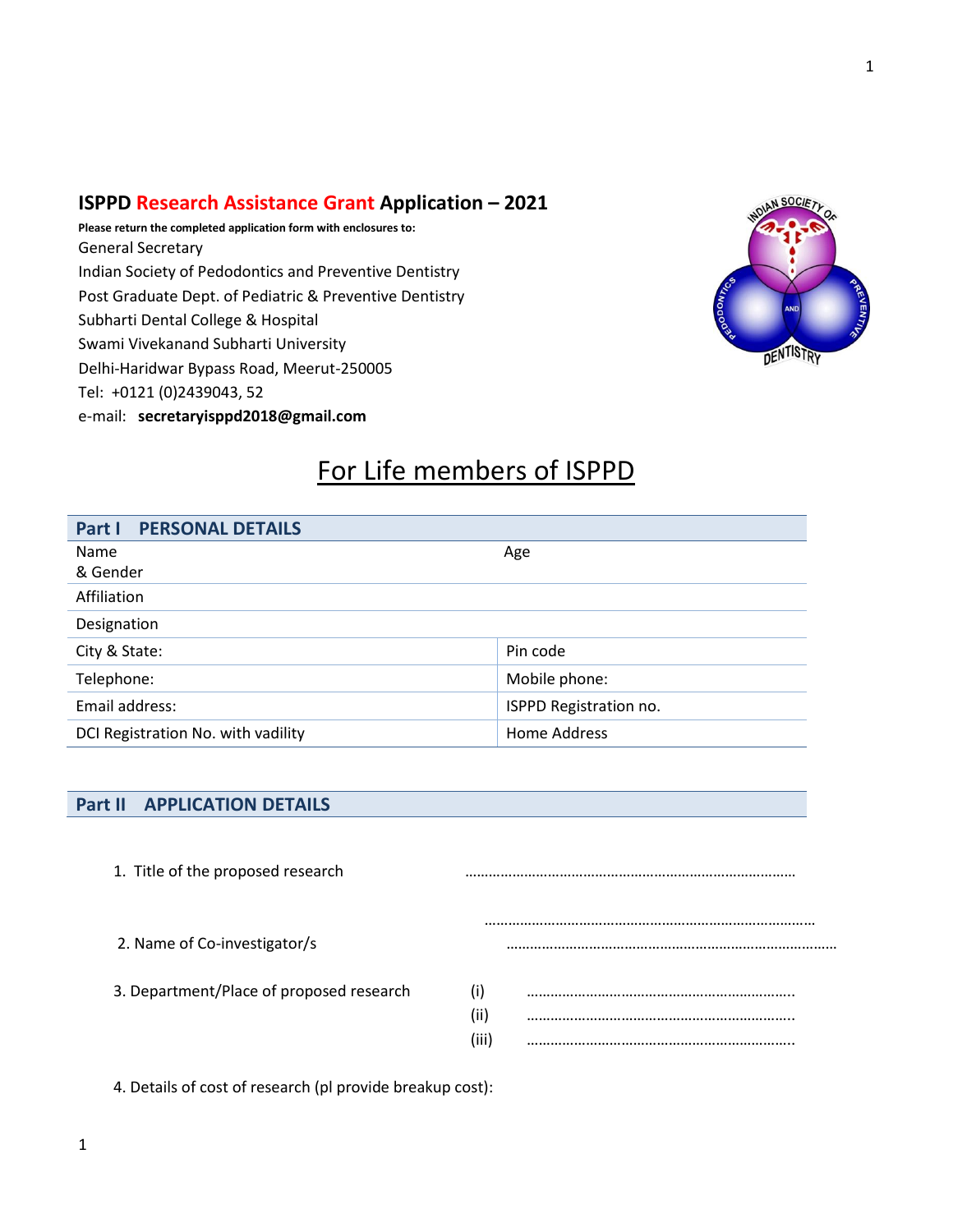**Part III** *Research Information (pl do not disclose the identity of researcher/place/department etc. if disclosed, application will be rejected)*

1. Introduction with title (Max 250 words)

2. Aims & objective with reason for choosing the proposed Research (Max 200 words)

3. Methodology with sample size (max 400 words)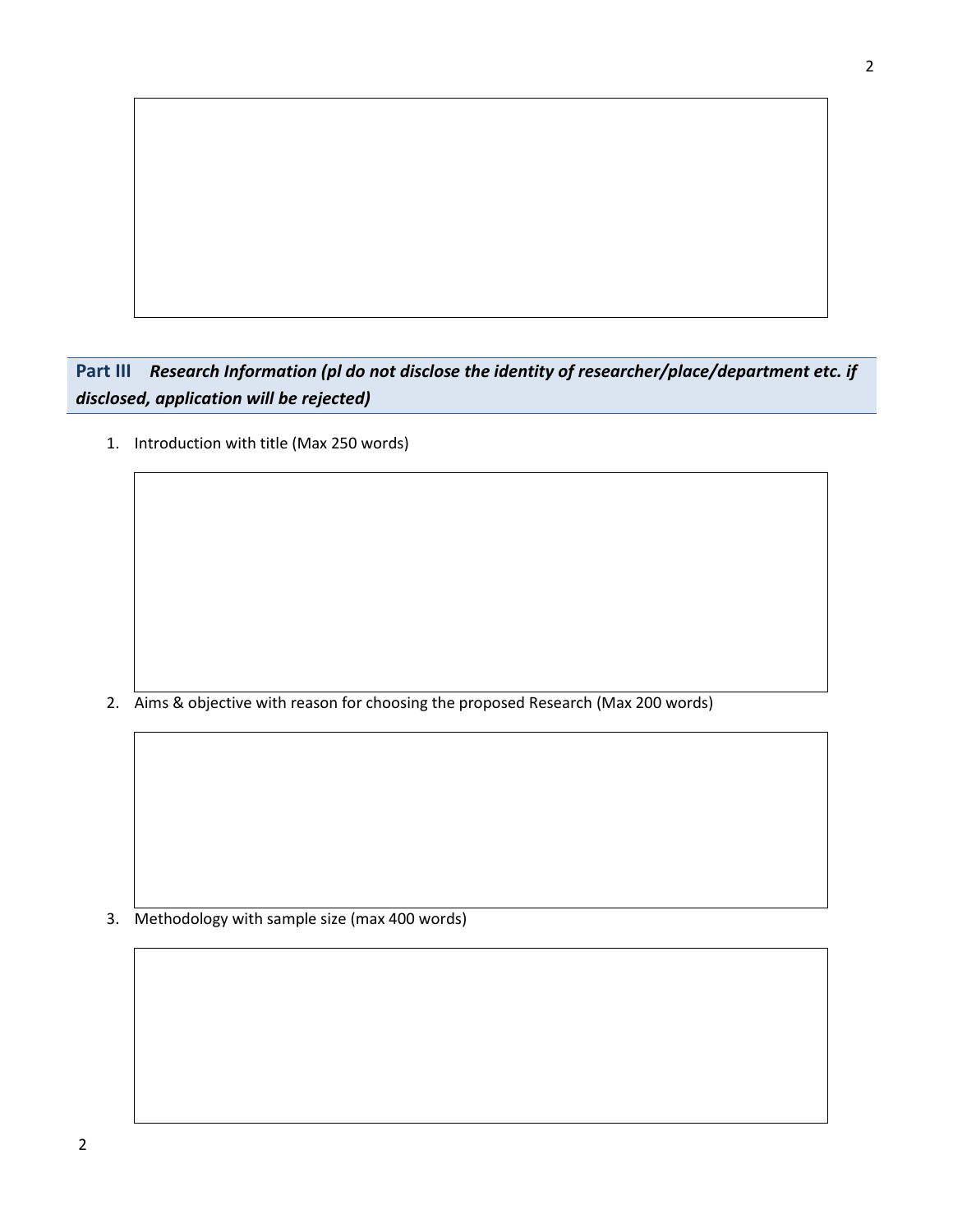4. Expected outcomes & clinical relevance (max 150 words)

5. Tentative date of start & duration of the study



Attachments (mandatory):

- 1. Short C.V. with latest photo
- 2. Ethical Clearance Certificate
- 3. Certificate by the HOD
- 4. Copy of the updated DCI registration & ISPPD membership
- 5. In case of RCT, attach the proof of registration with online Clinical Trial Registry of India (CTRI of ICMR)

# **Last date for sending applications to the ISPPD HO – 28th February 2022**

There are 06 grants of Rs 25,000/- each. A letter will be issued if your application is selected for the grant however money will be released after receipt of your report, which must be submitted to the HO immediately but not later than two months of completing the study. *Pl send your application or report ONLY through mail at secretaryisppd21@gmail.com*